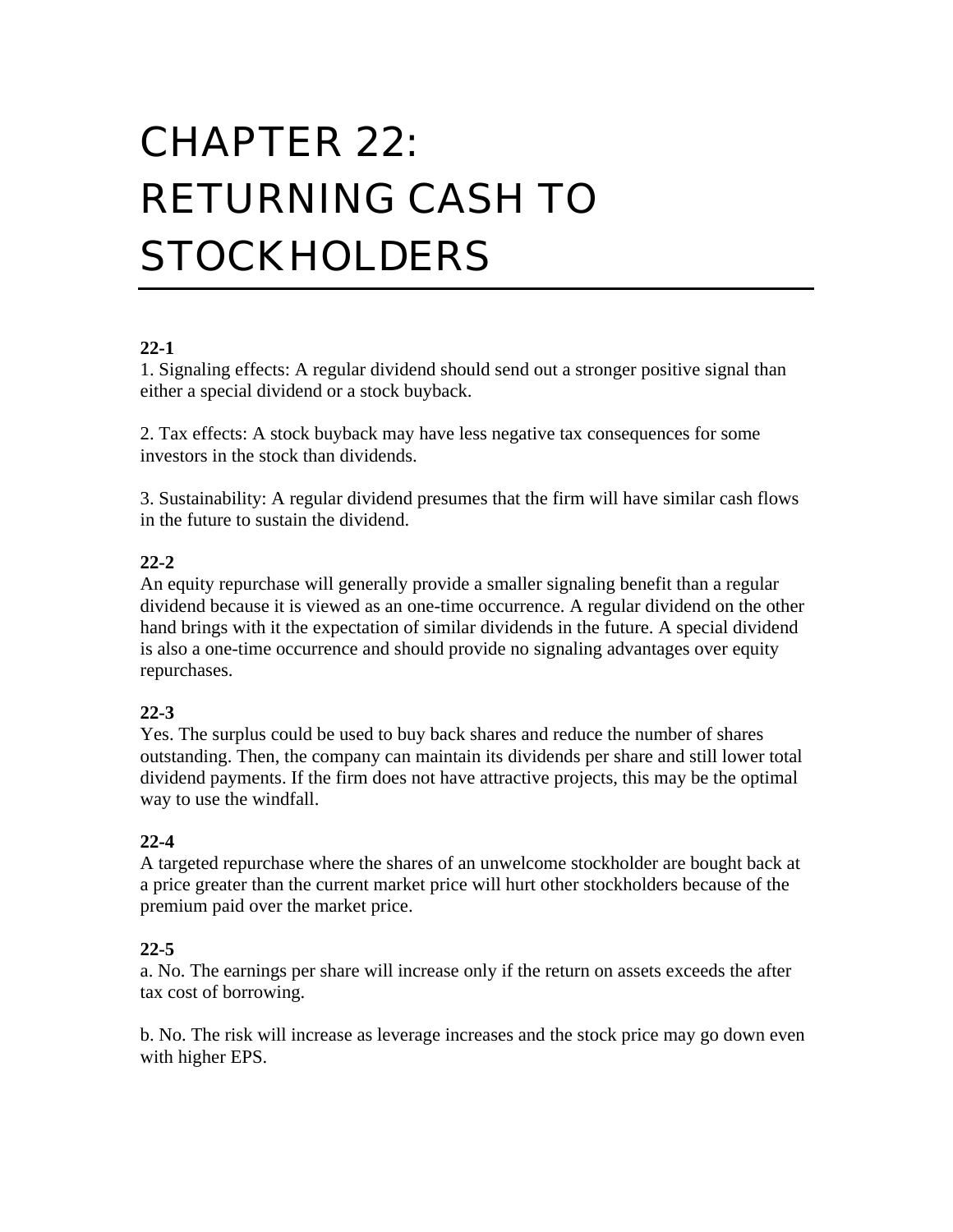c. If the increase in earnings per share more than offsets the higher risk from increased leverage, the price will go up.

## **22-6**

a. Current market value of debt = current market value of stock =  $$42 * 1$  million =  $$42$ million

After \$5 million of debt is retired, total debt becomes \$37 million  $EPS = (15,000,000 - 37,000,000 * 10%) (1 - 40%) / (1,000,000 - 100,000) = $7.53$ 

b. Current EPS =  $(15,000,000 - 42,000,000 * 10%) (1 - 40%) / 1,000,000 = $6.48$ Current P/E ratio =  $$42 / $6.48 = 6.48$ 

The new price would be \$7.53\*6.48 or \$48.79 per share. It is lower than the tendering price of \$50. The management would probably argue that the P/E ratio would be higher, leading to a higher price.

c. It the stocks are bought back at the ongoing market price, it is less likely that the market would believe the argument made by the management that the stock is underpriced.

d. The answer to (b) and (c) may differ if the management is allowed to tender shares. The prices would go down because the market may conclude that the management is trying to unload its shares.

## **22-7**

a. The firm should buy back shares. The net taxes paid, even by investors who sell, will be at the capital gains rate.

b. Corporations are exempt from having to pay taxes on 70% of the dividends that they receive from other corporations. This may make dividends more attractive them, relative to stock buybacks.

## **22-8**

a.

|                      | Without          | With             |
|----------------------|------------------|------------------|
|                      | <b>Borrowing</b> | <b>Borrowing</b> |
| <b>EBIT</b>          | 20               | 20               |
| <b>Interest Exp.</b> |                  | 4.8              |
| <b>EBT</b>           | 20               | 15.2             |
| <b>Taxes</b>         | 10               | 7.6              |
| <b>Net Income</b>    | 10               | 7.6              |
| <b>No. of Shares</b> | 100,000          | 60,000           |
| <b>EPS</b>           |                  | 126.67           |

b. The interest rate on debt would have to be 12.5% for the EPS effect to disappear.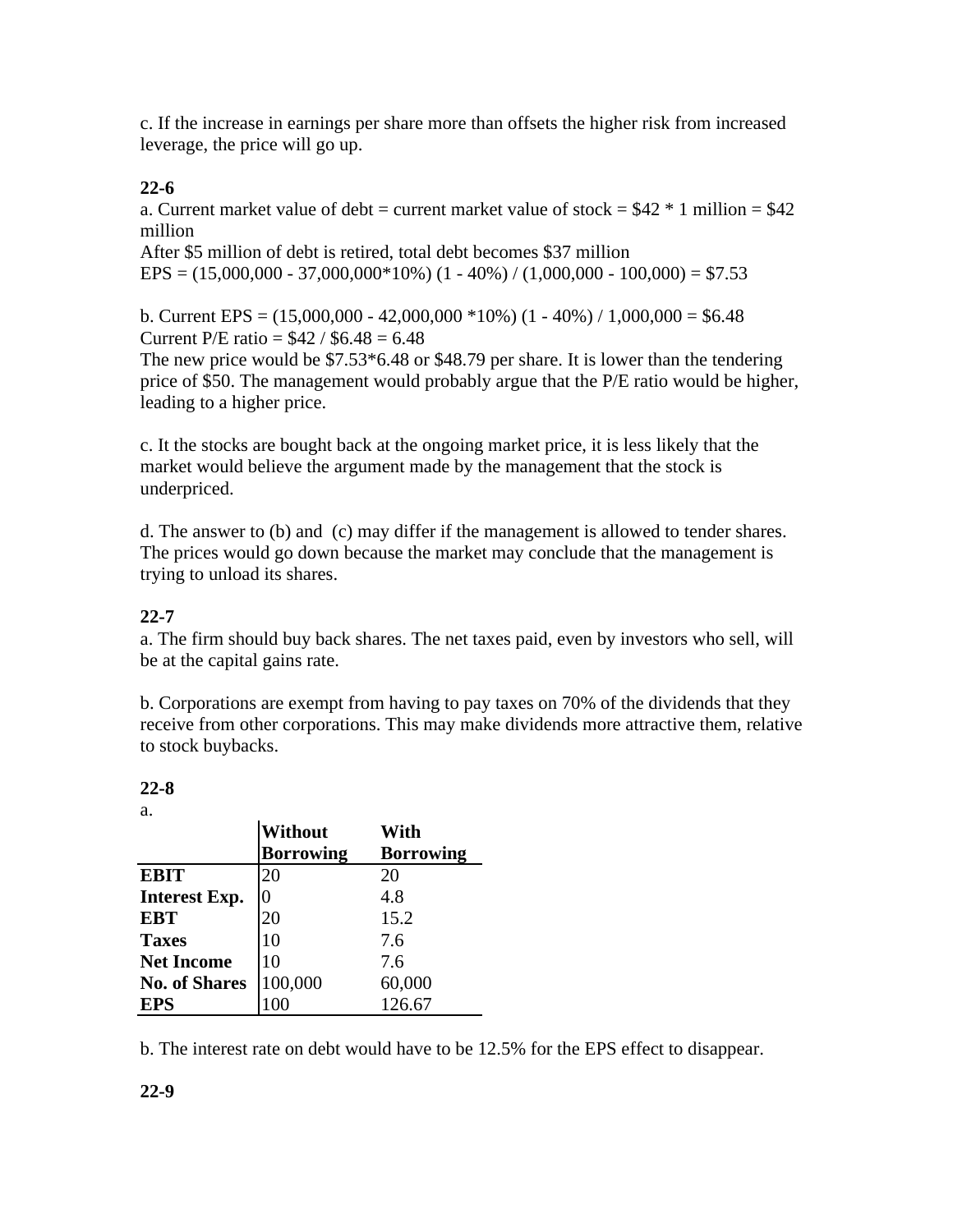Forward contracts to buy equity are riskier than announcements of buybacks because they represent legal obligations to buy stock at a stated price. The firm does not have the option to back down.

## **22-10**

I would recommend a split up of the firm into tobacco and food companies. A major barrier to such an action might be covenants in bond agreements protecting bondholders who might be hurt by such an action.

# **22-11**

No. The split off will not solve the problem-because incumbent management (which is the problem) is still running the firm. I would recommend breaking up the firm and selling its component parts to outsiders, or a split off where incumbent management explicitly disavows control in the split off entities.

# **22-12**

There may be several factors behind the positive reaction to spin offs. First, the spun off division may be worth more as an independent entity than as part of a larger company (a reverse synergy argument). Second, the spun off division may be freer to pursue plans it could not pursue as part of the larger entity, either because of regulatory concerns or corporate culture. Finally, the very act of the spin off may force analysts to look at the value of the spun off entity and realize that they have been undervaluing it.

## **22-13**

a. No. Given the preponderance of investment that is institutional investment and the fact that the price is only \$50 (rather than \$400 or \$500), I do not believe that this action is going to increase the investor base for the company.

b. While I would expect an initial positive reaction to the split, this increase will be sustained only if the firm follows up with positive news that confirms the signal sent by the split - i.e., that higher earnings and stock prices will follow.

## **22-14**

At \$75 per share, a typical investor would be able to buy \$5,000/75 or 66 shares. The commissions =  $$29 + 0.025*66 + 15 = $45.65$ At \$25 per share, a typical investor would be able to buy \$5,000/25 or 200 shares. The commissions =  $$29 + 0.025*100 + 0.015*100 = $33.00$ Indeed, it is less expensive for the typical investor to buy the stock after split.

## **22-15**

Existing stockholders are not affected unless they sell the shares.

## **22-16**